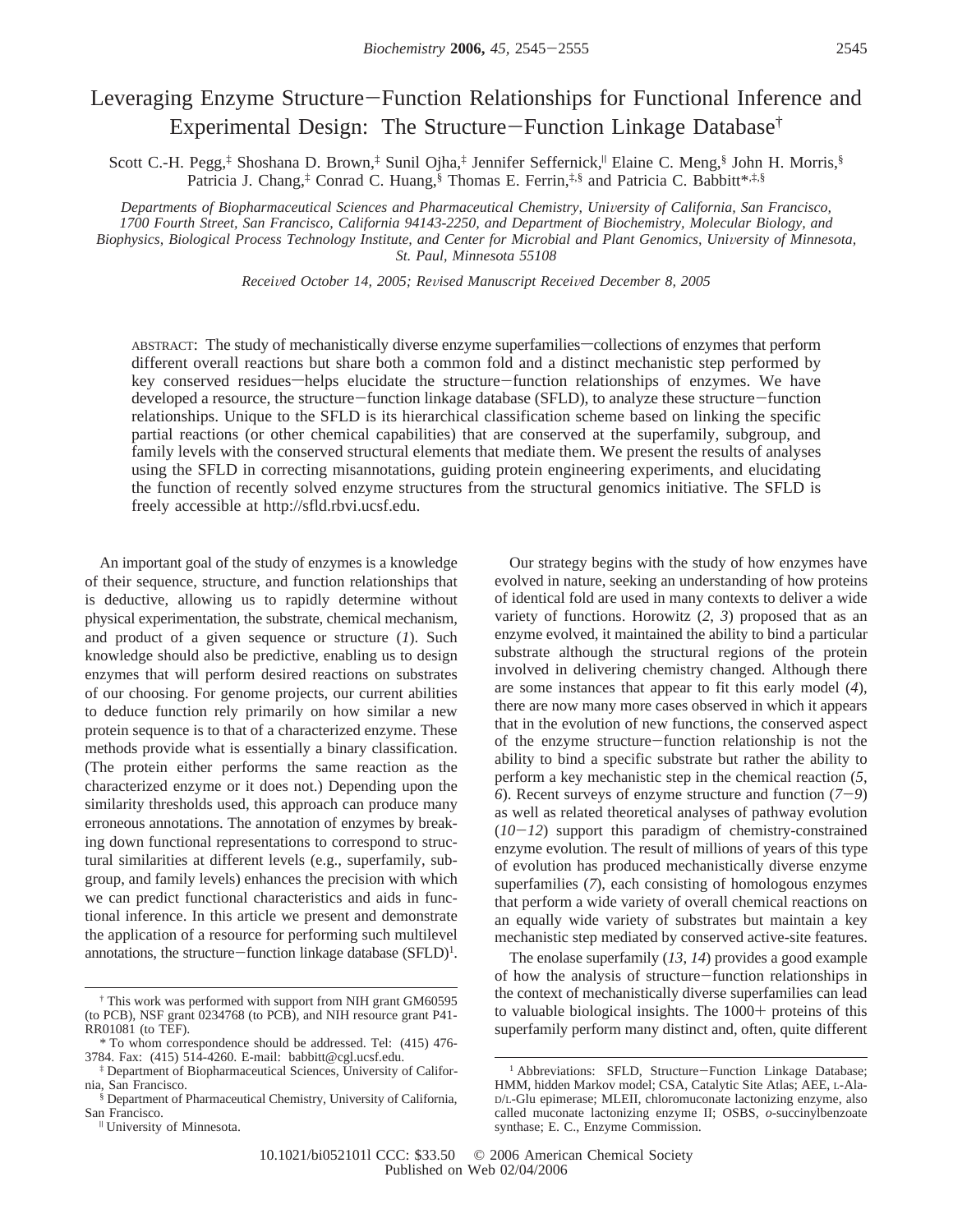

FIGURE 1: Partial reaction conserved in all members of the enolase superfamily, the enolization of a carboxylic acid via the abstraction of a proton alpha to a carboxylate leading to metal-assisted stabilization of an enolic intermediate. Following this initial conserved step, reactions within the superfamily can go down a variety of paths, requiring, in some cases, additional partial reactions as needed to complete the reactions shown. The structure-function relationships of those subsequent steps are distinguished in the SFLD at the subgroup and family levels.

overall chemical reactions. Thirteen of these distinct catalytic reactions have been experimentally characterized, and additional reactions can be predicted from phylogenetic and other bioinformatic and experimental analyses. Each of these reactions includes a common mechanistic step, the abstraction of a proton alpha to a carboxylate, leading to stabilization of a similar type of enolate anion intermediate. This reaction is shown in Figure 1. In all of the different superfamily members, this partial reaction is mediated by active-site residues conserved throughout the superfamily. Knowledge of how these enzymes deliver function, that is, how specific aspects of their chemical mechanisms are delivered via conserved residues, has allowed us and our collaborators to correct mistakes in the annotation of members of the superfamily, to predict the functions of newly sequenced members, and to design protein engineering experiments in which two members of the superfamily were modified to perform the very different overall reaction of a third.

As the rate of information generation from genomic sequencing and high-throughput structure determination projects increases, access to such information in the superfamily context becomes a pressing issue (*15*). What is required is a computational framework that provides more than information storage and the tools to access it. That is, we require a level of organization and curation that allows users to leverage the data for functional inference and biological insight. Several well-known databases address different aspects of this need, storing the raw sequence, structure, and function data in a manner that allows users to put it into a useful biological context. For example, the Superfamily (*16*) and PFAM (*17*) databases group related sequences together and provide hidden Markov models (HMMs) (*18*) that can be used in the assignment of homology to new protein sequences. Databases such as SCOP (*19*, *20*) and CATH (*21*) sort proteins into a structural hierarchy, enabling users to examine distant evolutionary relationships that are recognizable only from similarities in their 3D structures. The KEGG (*22*) and MetaCyc (*23*, *24*) databases provide a catalog of metabolic pathways and reactions, including many types of information about their component enzymes and their small molecule substrates and products. The more comprehensive database BRENDA (*25*) provides both structural and functional information, including the overall reactions of enzymes as well as their pathways and structures, which is organized using the overall reactionbased Enzyme Commission (E. C.) (*26*) numbering hierarchy. Yet none of these, including BRENDA, provides information about how these properties are linked, particularly, how a given protein sequence or structure performs its molecular function. For example, using the KEGG or BRENDA databases, one can easily find nucleotide and amino acid sequences, crystal structures, and representations of the overall reaction for the enzyme subtilisin, but no information is provided regarding the mechanism by which subtilisin performs proteolytic cleavage using the catalytic triad Ser-His-Asp (*27*). This is not surprising, however, as these databases were not specifically designed to contain information about how proteins deliver function at the molecular level but rather as tools that provide biological insights at higher levels of analysis.

A newer resource, the Catalytic Site Atlas (CSA) (*28*), provides a useful first step toward exploring enzyme sequence-structure-function relationships by storing the identities of catalytic residues for enzymes with solved crystal structures. One of the strengths of the CSA is the use of a strict definition of the term catalytic, which includes only those residues thought to be directly involved in the reaction catalyzed by an enzyme. The CSA has recently been demonstrated as a useful tool for enzyme function prediction (*29*). However, the CSA does not yet provide information regarding the reaction mechanism of enzymes. Helping to fill this gap, the recently developed databases EzCatDB (*30*) and MACiE (*31*) catalog a broad range of enzyme reactions and include information regarding the specific amino acids involved. The MaCiE database also describes each overall reaction in terms of its constituent steps to aid in the representation of enzyme mechanism. Still, none of these databases provide an organizational framework that directly represents the connections between enzymes with similar sequence-structure-function relationships.

We describe here a database we have designed to provide information and analysis of the links between structure and function information of enzymes, the structure-function linkage database (SFLD). Specifically, the SFLD captures structure-function relationships in mechanistically diverse enzyme superfamilies. It is unique in identifying not only the overall reactions of specific enzymes but also the partial reactions (or other chemical capabilities) that represent conserved functional capabilities shared among highly divergent members of a superfamily. These are the functional attributes that can be specifically correlated with conserved structural elements (residues or networks of residues) in superfamilies that follow the chemistry-constrained model of enzyme evolution. This database is meant to be a resource of information that can be leveraged to aid researchers in the analysis and engineering of protein function. In particular, correlation between structure and function at the superfamily level can be used for rules-based predictions of some functional capabilities of any new sequence or structure identified as a member of a superfamily in the database. Finer granularity assignment of a specific overall reaction, including substrate specificity, can also be achieved for sequences or structures that can be confidently assigned to an individual family within a superfamily. We demonstrate here the use of the SFLD for correcting misannotations, guiding protein engineering experiments, and elucidating the function of recently solved enzyme structures. We also describe the organization, architecture, and searching abilities of the SFLD.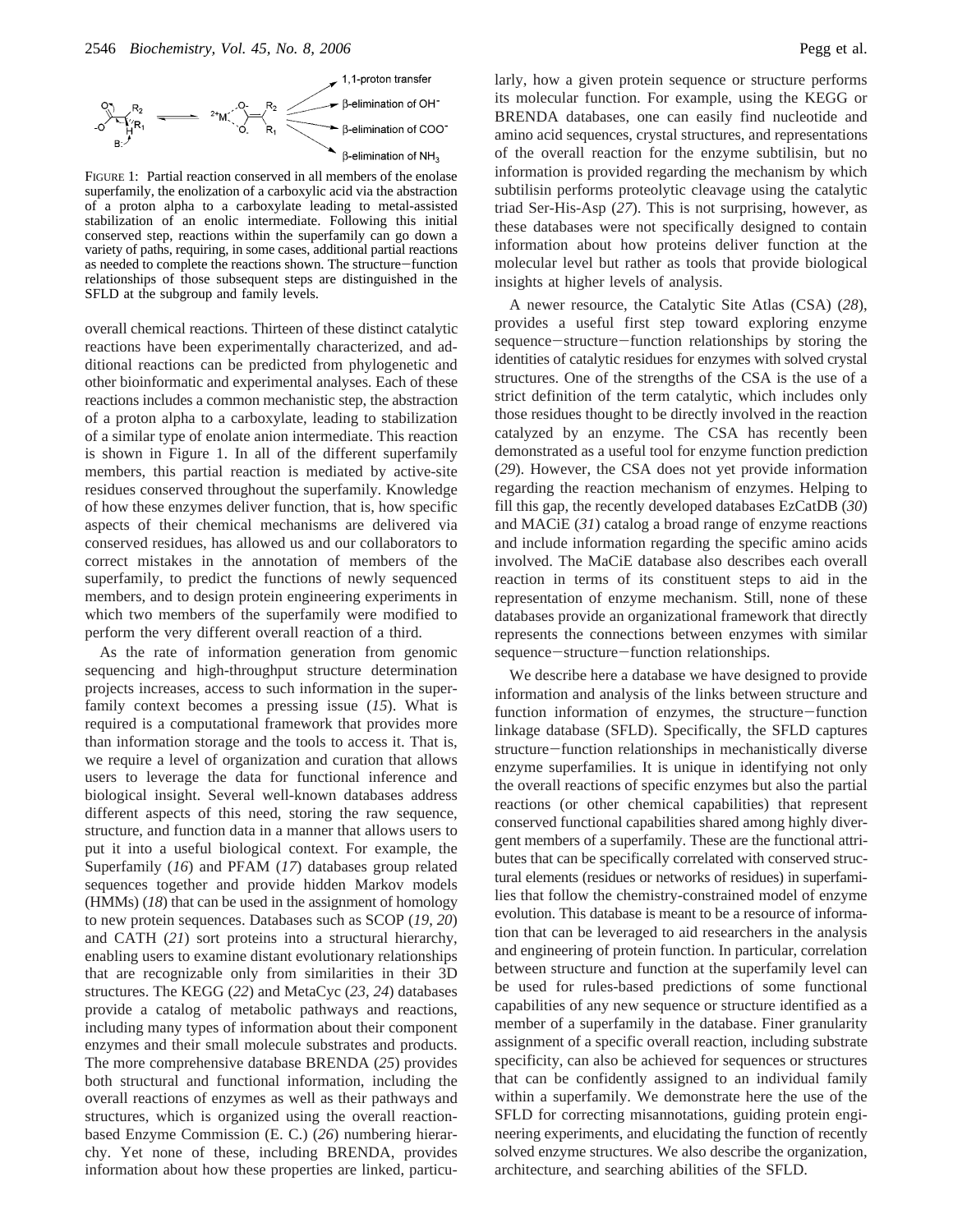## **MATERIALS AND METHODS**

An initial report describing key aspects of the schema and methods relevant to the issue of structure-function linkage in mechanistically diverse enzyme superfamilies has been published (*32*). For convenience, we provide a summary of that information at the end of the Results section.

In the SFLD, three levels of functional granularity are defined. A superfamily is defined as a set of evolutionarily related proteins that perform in common a fundamental partial reaction or share a mechanistic attribute using conserved structural elements. The subgroup designation distinguishes structural variations in how the aspects of shared chemistry are delivered in subsets of the superfamily proteins. A family is defined as a set of proteins that perform the same overall reaction using an identical mechanism. Thus, families represent orthologous proteins.

## **RESULTS**

The SFLD not only contains specific structure-function relationships for a set of homologous enzymes but also organizes them in a context focused on the shared chemistry performed by conserved active-site residues. This grouping of enzymes into functional fold superfamilies provides a more relevant theoretical representation of structure-function relationships in mechanistically diverse enzyme superfamilies than has previously been available. The resulting framework provides different levels of granularity at which functions can be assigned and thereby is less prone to the overprediction of functional characteristics than are representations based only on overall reactions. Thus, if only the active-site residues associated with a partial reaction are conserved in a member of a superfamily, then that protein is annotated only with the superfamily common partial reaction. Only if other family-specific structural characteristics are additionally conserved is a protein annotated with the family-specific overall reaction. In the sections that follow, examples of how the information and tools provided in the SFLD can be leveraged for functional insight are illustrated. Following this, we provide a short summary of the organization, contents, and analysis tools in the SFLD.

## *Correcting Misannotations*

The need for rapid, high-throughput annotation of whole genomes has resulted in increasing reliance upon electronic annotation schemes that assign functional similarity according to sequence similarity. Thus, a new protein sequence is assigned the function of the annotated protein(s) closest to it in sequence (typically using a similarity threshold). For enzymes belonging to a widely divergent superfamily in which the members may perform many different reactions, this approach is often problematic because the protein (or protein family) showing the closest sequence similarity may not perform the same overall reaction. Such situations may be more common than initially expected, as recent experiments have demonstrated that even single amino acid changes in members of diverse enzyme superfamilies are enough to alter substrate specificity, mechanism, or both (*33*). In these cases, the specific correlations between conserved activesite residues and the aspects of function they mediate can sometimes be used to identify annotations that have been incorrectly assigned by high-throughput methods.

For example, the sequence annotated in Genbank as muconate cycloisomerase from the organism *Oceanobacillus iheyensis* (gi 23100420) shows as its closest characterized homologues the MLEI family of enzymes (members of the enolase superfamily) in both BLAST and PFAM searches. This sequence displays those active-site residues generally conserved across the superfamily to perform the conserved partial reaction of the abstraction of a proton alpha to a carboxylate. Yet, it lacks a key glutamic acid residue found in all experimentally characterized members and orthologs that are thought to perform the specific overall MLE reaction (*34*). Aligning the sequence to other families within the superfamily, armed with the knowledge of which residues are conserved at the superfamily level and which ones are conserved only at the family level, we believe this sequence is more likely to be a dipeptide epimerase.<sup>2</sup>

As sequencing projects expand to genomes that represent more diverse biological niches, we are likely to see a greater number of sequences that are incorrectly assigned the function of a distantly related but characterized homologue via the use of automated high-throughput annotation methods. Such errors and their propagation into secondary databases pose a significant problem to biologists at many levels, from the study of individual enzymes to the larger analyses of systems biology. Some studies have estimated the rates of misannotation in public databases to be as high as 15-30% (*35*, *<sup>36</sup>*). As shown in the example above, knowledge of how families and superfamilies of related enzymes carry out conserved mechanistic steps such as that provided by the SFLD can be leveraged to provide methods for correcting such misannotations. To gain a more accurate estimate of levels of misannotation for mechanistically diverse enzyme superfamilies in public databases, a systematic study of misannotation using the superfamilies in the SFLD is currently underway in our laboratory.

## *Protein Engineering*

The organization of enzymes into the functional fold hierarchy used by the SFLD has helped guide protein engineering experiments designed to investigate potential pathways for functional evolution. By grouping evolutionarily related but mechanistically diverse enzymes into superfamilies according to their conserved mechanistic steps, we can more easily recognize the structural determinants associated with substrate specificity and distinguish them from residues conserved across the entire superfamily. With a knowledge of how the common mechanistic step is delivered by the structure, we can also recognize specific regions of the active site that may be altered to create the additional functional steps required to perform a new chemical reaction.

<sup>2</sup> We note that the closest BLAST hit reported using gi23100420 as a query against the NCBI "nr" database is gi16078363. This sequence, nominally annotated in the Genbank header as "similar to chloromuconate cycloisomerase," is more likely to be a dipeptide epimerase. In the alignment section of the BLAST output, other gi numbers grouped by the "nr" database as identical to gi16078363 are listed, including the solved structure of the experimentally characterized dipeptide epimerase (gi18158850) as well as identical sequences annotated as "chloromuconate cycloisomerase homologue ykfB" (gi7428454) and "YkfB" (gi2632019 and gi2633652). Automated annotation methods typically do not parse the alignment section of the BLAST output, and are unlikely to be able to resolve the conflicting annotations listed.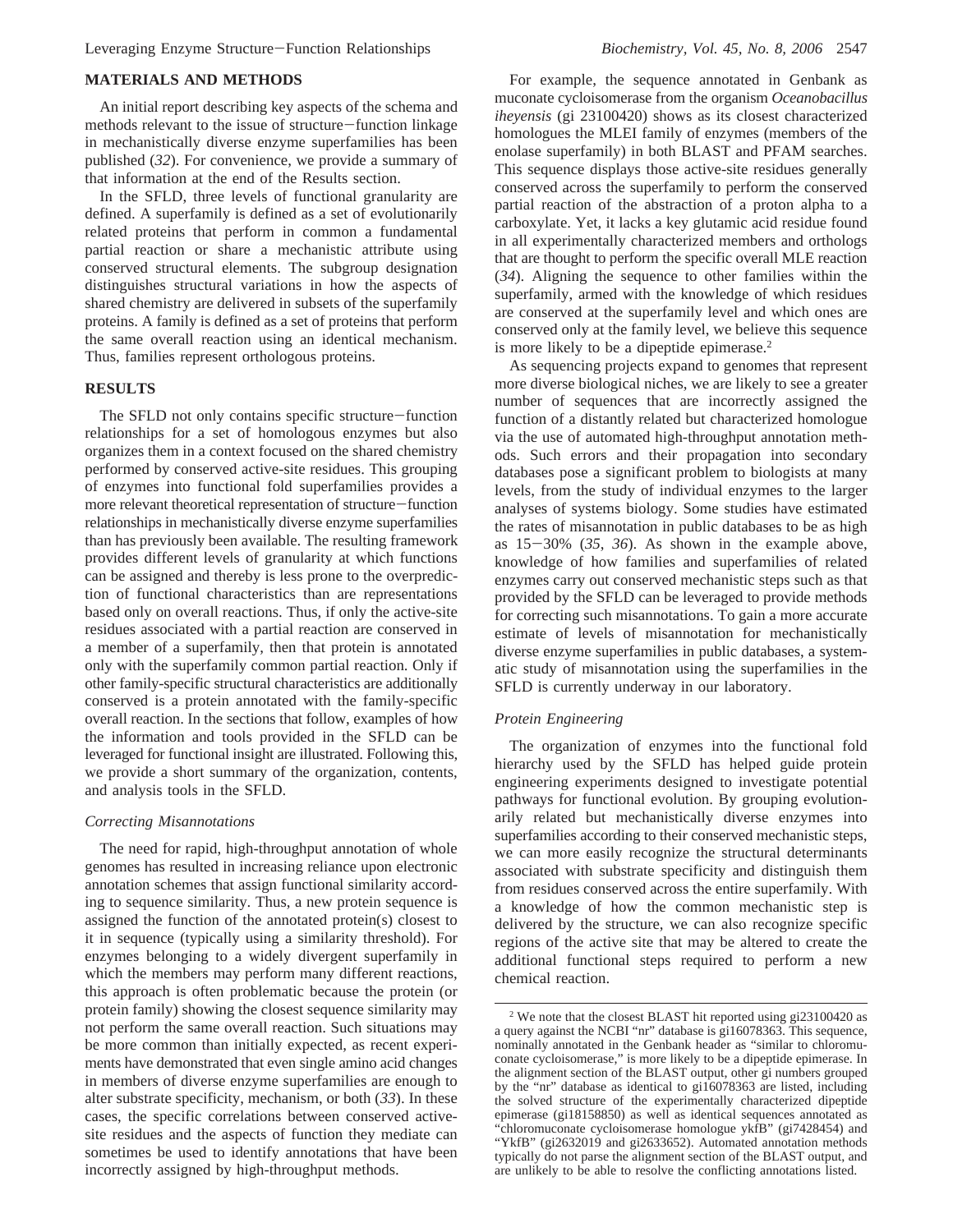

FIGURE 2: (A) Superimposed active sites of crystal structures of 1MUC (muconate lactonizing enzyme), 1JPM (L-Ala-D/L-Glu epimerase), and 1FHU (*o*-succinylbenzoate synthase). The highly conserved active-site residues involved in catalysis of the proton abstraction step common to all three enzymes are represented in color (1MUC in red, 1JPM in blue, and 1FHU in purple). (B) Different overall reactions catalyzed by these enzymes.

Proof of concept for this idea was recently obtained from a protein engineering experiment in which two members of the enolase superfamily were re-engineered to perform a quite different overall reaction of a third member (*33*). Both of the reactions performed by the template enzymes, L-Ala-D/L-Glu epimerase (AEE) and chloromuconate lactonizing enzyme (MLEII), and the target reaction, *o*-succinylbenzoate synthesis, represent different overall reactions within the enolase superfamily but share the common mechanistic step of the abstraction of a proton alpha to a carboxylate. Figure 2A shows the structural conservation of the residues in the active sites of these enzymes that perform this step. Aside from this common ability, however, all three of these enzymes perform quite different overall reactions (Figure 2B). By comparing the structures of the AEE and OSBS enzymes and considering the known structure-function relationships both have in common, that is, shared by the superfamily, contrasted with those unique to each enzyme, a single active-site mutant of AEE (D297G) was designed and found to perform the reaction catalyzed by OSBS. This choice was guided by the knowledge that substrates in the

enolase superfamily must bind in an orientation conducive to the stabilization of the enolate anion intermediate by the conserved constellation of residues shown in Figure 2A. A similar result was obtained via directed-evolution experiments in which a single active-site mutation in MLEII was found to confer the OSBS function. Although neither the wild-type AEE nor MLEII performs the OSBS reaction, enzyme efficiencies for the OSBS reaction of the single-site mutants are sufficient to complement an OSBS knockout strain and show measurable levels of OSBS activity  $(K_{cat}/K_{cat})$  $K_{\text{m}}$  (M<sup>-1</sup> s<sup>-1</sup>) of 12.5 and 2  $\times$  10<sup>3</sup> for the AEE and MLEII mutants, respectively). We suggest here that choosing a starting template for protein engineering that already "knows" how to perform a fundamental aspect of a new chemical reaction of interest may increase the success of protein design strategies in general. Analysis of the structure-function relationships among members of the enolase and other mechanistically diverse superfamilies thus can provide guidance for such protein engineering experiments and aid in our efforts to gain a broader understanding of the structural determinants of enzyme specificity. The SFLD stores these relationships in a functional fold superfamily hierarchy that provides users with the tools to leverage this information for their own protein engineering work.

## *Elucidation of Function: Structural Genomics Targets*

The notion that the elucidation of a protein's 3D structure can aid in the determination of the protein's function is one of the principal ideas underlying the vision for the structural genomics initiative (*37*) projects. For many proteins, however, the determination of the structure does not immediately lead to inference of function. Of the 1605 publicly available protein structures determined from the structural genomics initiative (as of June 21, 2005), 590 are annotated as having unknown functions. Using the HMMs and curated alignments of the SFLD, we examined all 1605 structures and compared our functional predictions for these proteins to their annotations in the Protein Data Bank (pdb) (*38*). We were also able to predict some functional properties for the structures whose functions are annotated as unknown. Table 1 shows all of the structural genomics initiative targets that matched at least one hidden Markov model in the SFLD and the level- (s) of granularity (superfamily, subgroup, or family) at which the target's function can be described. For each target that matched a family HMM (families in the SFLD represent isofunctional groups of enzymes), Table 1 also gives the fraction of conserved functional residues that align between the target and the curated family alignment in the SFLD.

*Target 1HZD.* The functional predictions made using the HMMs in the SFLD agree with a majority of the annotations provided by the pdb, with some notable differences. Target 1HZD, although annotated as an RNA-binding homologue of enoyl-CoA hydratase by the pdb, matches the methylglutaconyl-CoA hydratase family in the crotonase (also called the enoyl-CoA hydratase) superfamily of the SFLD. Although the literature suggests that the methylglutaconyl-CoA hydratase function is the most biologically relevant (loss of this function via mutation in the human gene causes the disorder 3-methylglutaconic aciduria type I (*39*)), this particular protein has been experimentally determined to perform at least three functions: RNA binding, hydration of enoyl-CoA, and hydration of methylglutaconyl-CoA (*40*,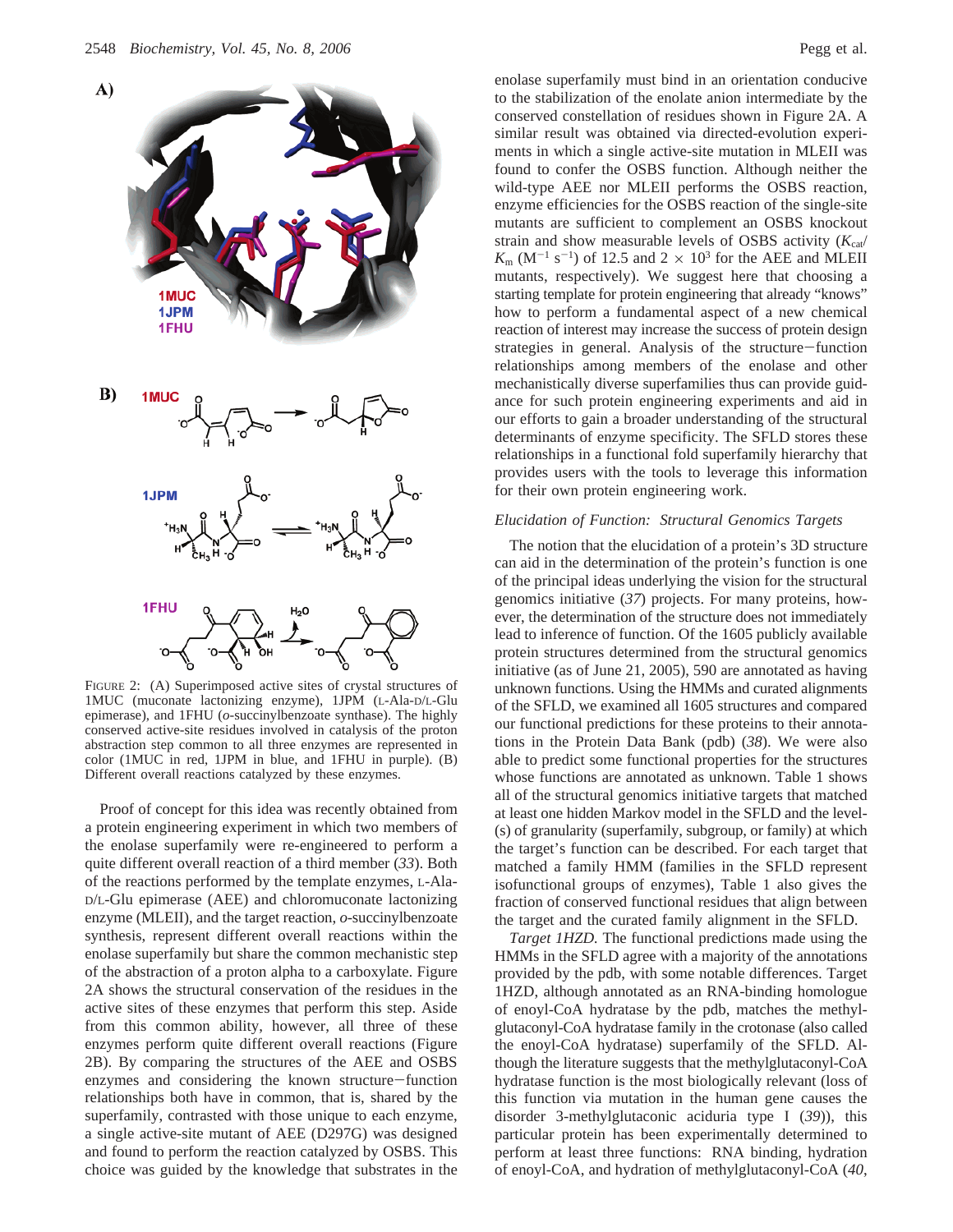| Table 1: Structures Solved by the Structural Genomics Initiative that Match Hidden Markov Models of the SFLD |  |  |  |  |  |  |  |  |  |  |  |  |  |
|--------------------------------------------------------------------------------------------------------------|--|--|--|--|--|--|--|--|--|--|--|--|--|
|--------------------------------------------------------------------------------------------------------------|--|--|--|--|--|--|--|--|--|--|--|--|--|

| pdb                 | pdb annotation                                                                    | superfamily                      | subgroup                                  | family                           | CFR <sup>a</sup> |
|---------------------|-----------------------------------------------------------------------------------|----------------------------------|-------------------------------------------|----------------------------------|------------------|
| 1j60<br>1j6p        | Tatd-related deoxyribonuclease<br>metal-dependent hydrolase of                    | amidohydrolase<br>amidohydrolase | uncharacterized-147<br>uncharacterized-66 |                                  |                  |
| 1 <sub>kcx</sub>    | cytosinedemaniase chlorohydrolase family<br>collapsin response mediator protein 1 | amidohydrolase                   | collapsin response mediator               | D-hydantoinase <sup>b</sup>      | 1/6              |
| 1012                | N-acetylglucosamine-6-phosphate                                                   | amidohydrolase                   | N-acetylglucosamine-6-                    | N-acetylglucosamine-6-           | 5/5              |
|                     | deacetylase                                                                       |                                  | phosphate                                 | phosphate deacetylase            |                  |
| 1xwy                | Tatd deoxyribonuclease                                                            | amidohydrolase                   | TatD MttC                                 |                                  |                  |
| 1 yix               | Tatd homolog, hydrolase                                                           | amidohydrolase                   | uncharacterized-147                       |                                  |                  |
| 1ymy                | N-acetylglucosamine-6-phosphate                                                   | amidohydrolase                   | N-acetylglucosamine-6-                    | N-acetylglucosamine-6-           | 5/5              |
|                     | deacetylase                                                                       |                                  | phosphate                                 | phosphate deacetylase            |                  |
| 1hzd                | RNA-binding homologue of                                                          | crotonase                        |                                           | methylglutaconyl-CoA             | 7/7              |
|                     | enoyl-CoA hydratase                                                               |                                  |                                           | hydratase                        |                  |
| 1 <sub>rjn</sub>    | MenB-naphthoate synthase                                                          | crotonase                        |                                           | 1,4-dihydroxy-2-naphthoyl-CoA    | 4/4              |
|                     |                                                                                   |                                  |                                           | synthase                         |                  |
| 1uiy                | enoyl-CoA hydratase                                                               | crotonase                        |                                           | enoyl-CoA hydratase <sup>b</sup> | 3/4              |
| <b>lrvk</b><br>1tzz | hypothetical protein, unknown function                                            | enolase<br>enolase               | mandelate racemase<br>mandelate racemase  |                                  |                  |
| 1 <sub>wue</sub>    | unknown member of enolase superfamily<br>unknown member of enolase superfamily    | enolase                          | muconate cycloisomerase                   | $o$ -succinylbenzoate synthase   | 5/5              |
| 1wuf                | member of enolase superfamily,                                                    | enolase                          | muconate cycloisomerase                   | $o$ -succinylbenzoate synthase   | 5/5              |
|                     | unknown function                                                                  |                                  |                                           |                                  |                  |
| 1yey                | L-fuconate dehydratase                                                            | enolase                          | mandelate racemase                        | L-fuconate dehydratase           | 6/6              |
| 1k1e                | deoxy-D-mannose                                                                   | <b>HAD</b>                       | phosphatase-like2                         | deoxy-D-mannose-octulosonate     | 6/6              |
|                     | -octulosonate 8-phosphate phosphatase                                             |                                  |                                           | 8-phosphate phosphatase          |                  |
| 117p                | phosphoserine phosphatase                                                         | <b>HAD</b>                       | phosphatase-like2                         | phosphoserine phosphatase        | 6/6              |
| 1 <sub>pw5</sub>    | putative Nagd protein                                                             | <b>HAD</b>                       | phosphatase-like4                         |                                  |                  |
| 1te2                | putative phosphatase                                                              | <b>HAD</b>                       | phosphatase-like1                         |                                  |                  |
| $1$ vj $r$          | 4-nitrophenylphosphatase                                                          | <b>HAD</b>                       | phosphatase-like4                         |                                  |                  |
| 1wvi                | putative phosphatase                                                              | <b>HAD</b>                       | phosphatase-like4                         |                                  |                  |
| 1xvi                | putative mannosyl-3-phosphoglycerate                                              | <b>HAD</b>                       | phosphatase-like3                         | mannosyl-3-phosphoglycerate      | 4/4              |
|                     | phosphatase                                                                       |                                  |                                           | phosphatase                      |                  |
| 1ydf                | hydrolase, haloacid                                                               | <b>HAD</b>                       | phosphatase-like4                         |                                  |                  |
|                     | dehalogenase-like family                                                          |                                  |                                           |                                  |                  |
| 1 <sub>ys</sub> 9   | hypothetical protein,                                                             | <b>HAD</b>                       | phosphatase-like4                         |                                  |                  |
|                     | unknown function                                                                  |                                  |                                           |                                  |                  |
| 1k4n                | unknown function                                                                  | <b>VOC</b>                       | YecM-like                                 |                                  |                  |
| 1 <sub>zsw</sub>    | metallo protein from glyoxalase family,                                           | <b>VOC</b>                       | 2,6-dichlorohydroquinone                  |                                  |                  |
|                     | unknown function                                                                  |                                  | dioxygenase                               |                                  |                  |

*<sup>a</sup>* CFR: the fraction of conserved active-site residues present when aligned to curated family alignments of the SFLD. *<sup>b</sup>* Although these protein sequences match a family HMM in the SFLD, the fact that they are missing at least one functionally important residue suggests that they do not perform the designated family reaction.

*41*). This target represents a good example of the difficulties in assigning a function to multifunctional enzymes. The SFLD adds additional knowledge to the annotation of 1HZD in the pdb, that is, the assignment of an additional specific enzymatic function.

*Targets 1RVK and 1TZZ.* Targets 1RVK and 1TZZ are annotated in the pdb as having unknown function, but they both match very well the mandelate racemase (MR) subgroup of the enolase superfamily in the SFLD. From the coarsest granularity prediction at the superfamily level, we know that both proteins perform proton abstraction on a carbon  $\alpha$  to a carboxylate in the unknown substrate. Further, assignment to the MR subgroup specifies proton abstraction machinery using a His-Asp dyad for a substrate of R stereochemistry and proton abstraction machinery usually using a Lys-X-X (usually Lys) for a substrate of S stereochemistry. Thus, even though we cannot assign the specific substrates and overall reactions for either 1RVK or 1TZZ, the SFLD provides additional information not found in the pdb, including a context in which to interpret the existence of conserved active-site residues. Using the conserved structure-function relationships we associate with the MR subgroup, we have, along with our collaborators, made further predictions of overall function that are currently being tested experimentally by our collaborators.

*Targets 1WUE and 1WUF.* Targets 1WUE and 1WUF, both annotated in the pdb as having unknown function, match the *o*-succinylbenzoate synthase (OSBS) family of the SFLD. When aligned with the curated family alignment in the SFLD, which indicates the location, type, and function of the conserved residues required to perform the OSBS reaction, all five (out of five) residues are conserved in both targets. An examination of the genomic context of these targets adds confidence to these functional predictions. The gene encoding 1WUE (in *Enterococcus faecalis*) lies within an operon encoding five other genes of the menaquinone synthesis pathway in which the OSBS reaction is the third (out of seven) step (*42*). Whereas the gene encoding 1WUF (*Listeria innocua*) does not appear to be localized within an operon, the other six genes of the menaquinone synthesis pathway are present in the organism. We note that a BLASTP (*43*) search using each of these sequences shows that the corresponding gi numbers at the NCBI GenBank database (*44*) for each of these structures annotates these sequences as similar to an OSBS (gi 16804558, 1WUE) or as an OSBS homologue (gi 25514206, 1WUF). The predictions that both of these enzymes perform the OSBS reaction has recently been confirmed experimentally (Yew, W. S., and Gerlt, J. A., personal communication).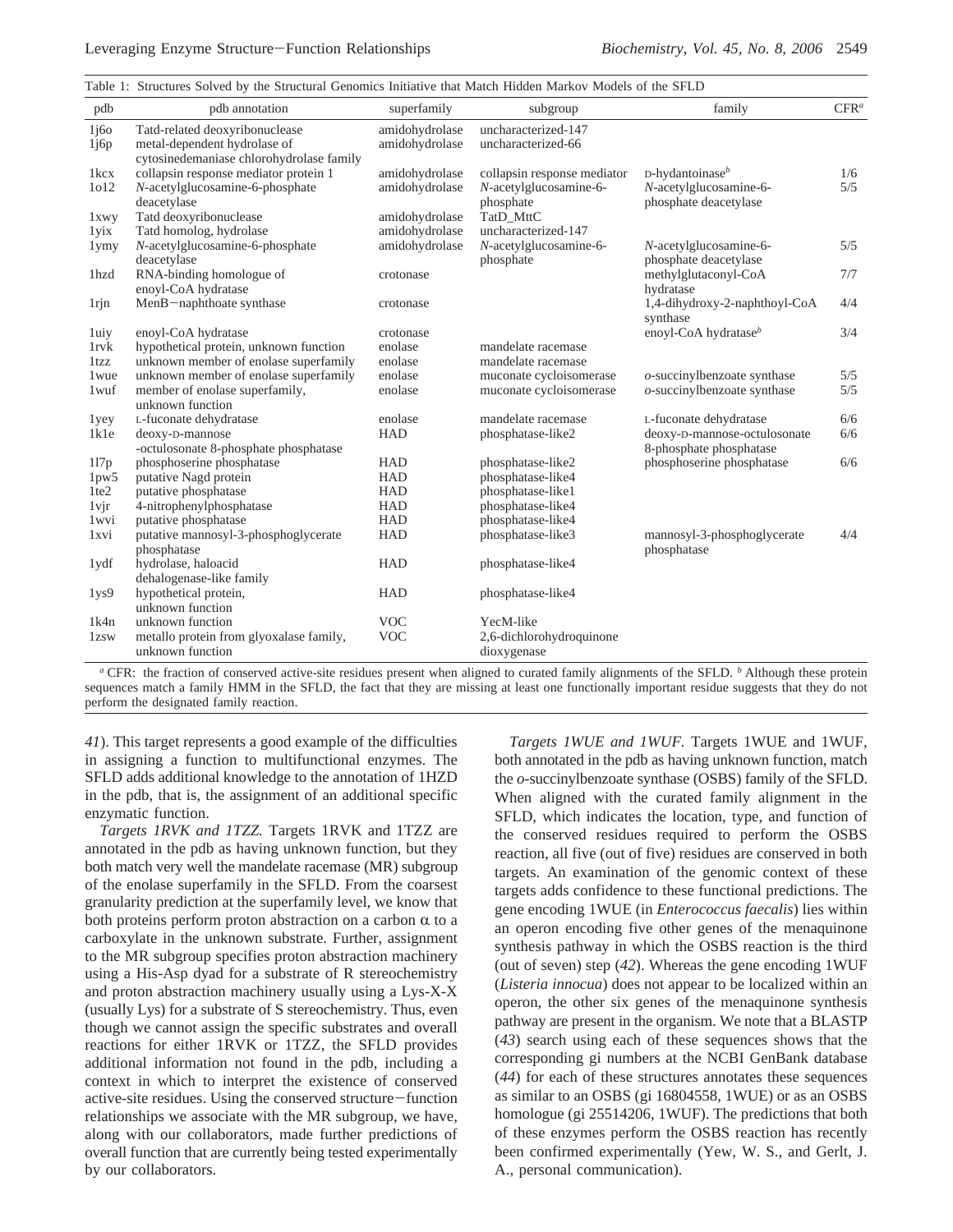*Target 1ZSW.* Another target of unknown function 1ZSW can be classified as belonging to the 2,6-dichlorohydroquinone dioxygenase subgroup of the vicinal oxygen chelate (VOC) fold superfamily on the basis of its match to this subgroup HMM from the SFLD. The pdb describes 1ZSW as a glyoxalase family protein of unknown function. In the SFLD, the VOC superfamily is represented by seven subgroups, together representing three groups of broadly different functionality: dioxygenases, antibiotic resistance proteins such as the fosfomycin resistance protein, and glyoxalases. We used the analysis tools of the SFLD to align 1ZSW to the curated alignment of the 2,6-dichlorohydroquinone dioxygenase subgroup and found it to contain all residues previously inferred to be important to the only characterized member of this subgroup, 2,6-dichlorohydroquinone dioxygenase (*45*). Using the Dali server (*46*), comparison of the 1ZSW structure to other structures in the pdb shows that its closest structural match is 1MPY, a previously characterized catechol 2,3-dioxygenase (*47*).

Some details of the relationship between 2,6-dichlorohydroquinone dioxygenase and the canonical catechol 2,3 dioxygenases were explored previously by Xu et al., who pointed out salient differences between the two. First, as described by Armstrong (*48*) and shown in Figure 3A, although the canonical extradiol dioxygenases can chelate  $Fe<sup>2+</sup>$  by virtue of the ortho arrangement of their alcoholic groups, 2,6-dichlorohydroquinone dioxygenase cannot because its  $-OH$  groups are para to each other on the aromatic ring of the substrate. The question of how this para substrate interacts with the metal in the active site has remained one of the most interesting and unresolved questions regarding the mechanism of this enzyme. Second, the family of sequences represented by 2,6-dichlorohydroquinone dioxygenase shows altered patterns of subdomain organization relative to the canonical extradiol dioxygenases. Such variations in subdomain organization in the 3D structures of VOC superfamily proteins is common (*49*) and represents a special architectural feature of this superfamily that contributes to the use of this scaffold for the evolution of new functions (*48*).

In addition to providing a higher granularity annotation for this protein than is currently available, assignment of 1ZSW to the 2,6-dichlorohydroquinone dioxygenase subgroup provides new clues for answering questions about structure-function relationships for the entire subgroup, particularly in the context of its interesting subdomain organization. Indeed, the analysis of 1ZSW provided here supports the hypothesis previously advanced by Xu et al. (*44*) that the 2,6-dichlorohydroquinone dioxygenase subgroup represents a new variant in the VOC superfamily. We can now use 1ZSW to elaborate this hypothesis further.

As described above, because the organization of their subdomains differs, it is not straightforward to superpose 1ZSW with canonical extradiol dioxygenase structures. However, using the structure superposition algorithm MultiProt (*50*), which can perform superpositions independent of residue sequence order, we were able to obtain a good overall alignment of 1ZSW with the extradiol dioxygenase structure 1MPY using default parameters. This structural alignment results from the permutation of the N-terminal subdomain of 1ZSW relative to 1MPY. As shown in Figure  $3B$ , residues  $2-68$  of  $1ZSW$  are permuted such that they



Iron chelation by ortho substrate

2,6-dichlorohydroquinone (para substrate)



FIGURE 3: Comparison of 2,6-dichlorohydroquinone dioxygenase with canonical extradiol dioxygenases. (A) Left: general form of chelation interations in canonical extradiol dioxygenases between ligand and metal. Right: 2,6-dichlorohydroquinone, the substrate for 2,6-dichlorohydroquinone dioxygenase, showing the para relationship of the  $-OH$  groups. (B) Superposition of 1ZSW with 1MPY generated via permutation using MultiProt. Structures are shown in white except for the region showing the permuted subdomains. Cyan: residues  $2-68$  of 1ZSW; yellow: residues <sup>142</sup>-207 of 1MPY. Side chains are shown for reference and described in C. (C) Close-up of the active-site region shown in B. Labeled residues are 1MPY, metal ligands H153 (yellow), H214, and E265; 1ZSW, corresponding residues predicted to be metal ligands, H222, and E270 (*44*). Residue H9 (cyan) is conserved in the 2,6-dichlorohydroquinone dioxygenase subgroup. For ease in viewing, some of the C-terminal residues are hidden only in part C.

align with residues  $142-207$  of 1MPY (and region  $153-$ 212 of 1ZSW is permuted to align with region  $4-62$  of 1MPY), with all other segments of the alignment following sequence-dependent ordering.

This analysis allows the identification of candidates for at least two of the metal binding ligands. As illustrated in the close-up of the active-site region shown in Figure 3C, H222 and E270 of 1ZSW align well with their counterparts in 1MPY, H214 and E265, respectively, suggesting that they may play similar roles. Interestingly, H9 in 1ZSW, a histidine highly conserved in the N-terminal subdomain of all members of the 2,6-dichlorohydroquinone dioxygenase sub-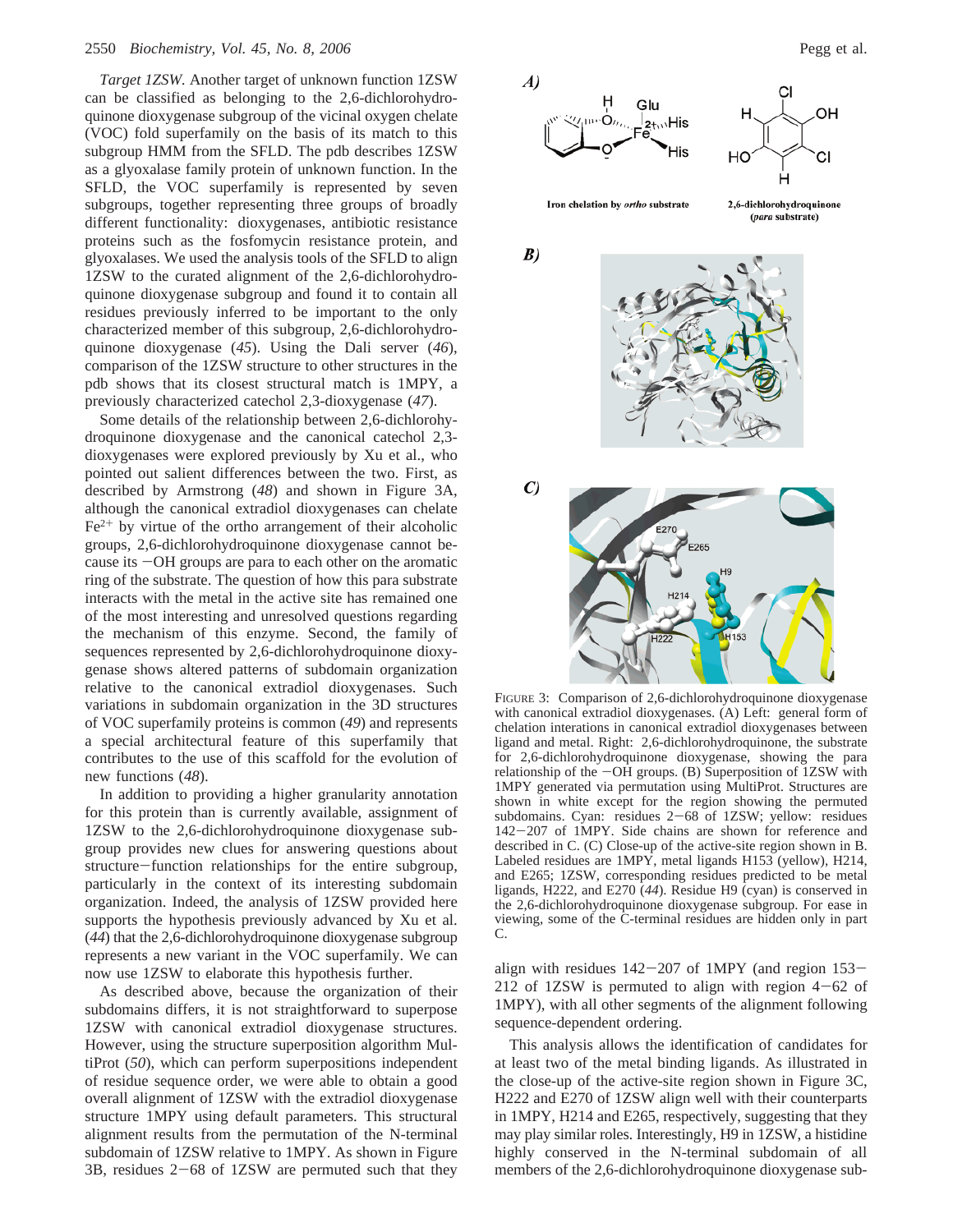group, aligns well with the third metal-binding ligand in canonical extradiol dioxygenases (H153 in Figure 3C). In the absence of a structure of 2,6-dichlorohydroquinone dioxygenase with a biologically relevant ligand bound to it, it is difficult to infer from the structurally permuted alignment the possible role of this histidine side chain in 1ZSW or in any other members of this subgroup. We expect, however, that a more detailed examination of 1ZSW may lead to useful hypotheses that may help in answering these questions.

*Targets 1YS9 and 1K4N.* Two of the structural genomics initiative targets with unknown function, 1YS9 and 1K4N, did not match a specific family HMM of the SFLD but matched superfamily and subgroup HMMs in the haloacid dehalogenase (HAD) (*51*, *52*) and vicinal oxygen chelate (VOC) (*48*) superfamilies, respectively. As a result, we are unable to make a prediction of the overall reactions catalyzed by either of these enzymes. But we can predict with some confidence that the reactions will share the common mechanistic steps conserved across their respective subgroup and superfamily, that is, form covalent enzyme-substrate intermediates via a conserved active-site aspartic acid, thus facilitating cleavage of the relevant bonds in the different subgroups of the HAD superfamily and the direct electrophilic participation of a metal ion in catalysis for members of the VOC superfamily.

*Target 1UIY.* Target 1UIY, although aligning well with the enoyl-CoA hydratase family in the SFLD and annotated in the pdb as an enoyl-CoA hydratase, is missing a critical glutamic acid residue required for catalysis (*53*). For this target, use of the explicit structure-function information stored in the SFLD allows us to recognize a potential misannotation that could result from the simple use of overall sequence and structural similarity for the annotation.

*Target 1KCX.* Target 1KCX matched the D-hydantoinase family HMM of the SFLD; however, in an alignment with this family, 1KCX lacks five out of the six residues critical in performing the D-hydantoinase reaction. It has recently been determined experimentally that 1KCX functions as a collapsin response mediator protein, a nonenzymatic function (*54*). This example highlights the difficulty of using overall sequence or structure similarity alone in the inference of enzyme function, especially when the protein in question may be a descendent from an enzyme ancestor but has lost its catalytic abilities. The SFLD provides added information regarding the positions and natures of key functional residues that, as with 1KCX and 1UIY, helps us avoid annotating a protein with a function it cannot perform.

Determination of enzyme function from structure remains a difficult task. However, in cases where an enzyme has diverged within a functional fold superfamily, the SFLD can aid in predicting at least the capabilities of the enzyme at the superfamily level, the coarsest level of granularity in the SFLD hierarchy. Even when substantial divergence has led to big differences in the overall substrate, product, and reactions among related enzymes, when enough information is available, we can often recognize key structural features that are responsible for delivering the specific mechanistic aspect of chemistry common to the superfamily. Thus, despite the relatively small slice of the enzyme universe currently represented in the SFLD, we have been able to place several functionally uncharacterized proteins from the structural genomics initiative into functional fold superfamilies. For some of these unknowns, we can provide more precise annotation as well, specifying additional functional properties common to a specific subgroup or even the overall function by assignment to a specific family.

*Organization of the Structure*-*Function Linkage Database.* The SFLD is organized around a functional fold definition of a mechanistically diverse enzyme superfamily. All enzymes within a superfamily share both a common fold and a distinct mechanistic step performed by key conserved residues (*6*). The SFLD represents the first attempt to consolidate information about multiple mechanistically diverse enzyme superfamilies and include the specific structurefunction relationships conserved throughout each superfamily.

Formally, the hierarchy of the SFLD consists of four levels: superfamily, subgroup, family, and enzyme functional domain. Each superfamily contains homologous enzymes that share a common fold and a mechanistic step performed by residues conserved throughout the superfamily. Subgroups contain enzymes that share additional reaction steps or use additional unique sets of residues or residue positions to perform the step conserved by the superfamily. For example, in the terpene cyclase superfamily, all enzymes utilize a conserved mechanistic step resulting in the formation of a carbocation intermediate (*55*). Within the sesquiterpene subgroup, the same substrate (farnesyl diphosphate) is used by each member of the subgroup. (Subgroups within the terpene cyclase superfamily are defined by the number of the isoprenyl units in their substrates.) Alternatively, in subgroups of the amidohydrolase superfamily (*56*), somewhat varied constellations of metal binding ligands can be distinguished and associated with specific groups of functionally distinct enzymes. Enzymes predicted to perform exactly the same overall function, utilizing an identical mechanism, are grouped at the family level (e.g., all aristolochene synthases). Enzyme functional domains are defined in the SFLD as the functional domains of individual enzymatic proteins. For the enolase superfamily, for example, the enzyme functional domain includes both the N-terminal and C-terminal domains because both are required for enzymatic function. This is in contrast to the representation of this superfamily in SCOP (*17*) or CATH (*19*), both of which represent the N-terminal and C-terminal domains separately, consistent with the design of those structure-based hierarchies. Figure 4 shows an example of the three major levels of the SFLD hierarchy with which an individual enzyme functional domain can be associated.

*Contents of the Structure*-*Function Linkage Database.* The SFLD currently contains six superfamilies: amidohydrolase, crotonase, enolase, haloacid dehalogenase, terpene cyclase, and vicinal oxygen chelate. These comprise roughly 6000 enzymes, 302 crystal structures, and over 140 different overall reactions. Although this is likely a small proportion of the mechanistically diverse enzyme superfamilies that exist, these are well studied, with clear structure-function relationships determined by experiment. They include some of the most divergent superfamilies described to date, each of which displays the remarkable ability to perform a wide variety of overall chemical reactions while utilizing a common scaffold and conserved mechanistic step. As such, the SFLD serves as a valuable repository of information for many of the best characterized of these special types of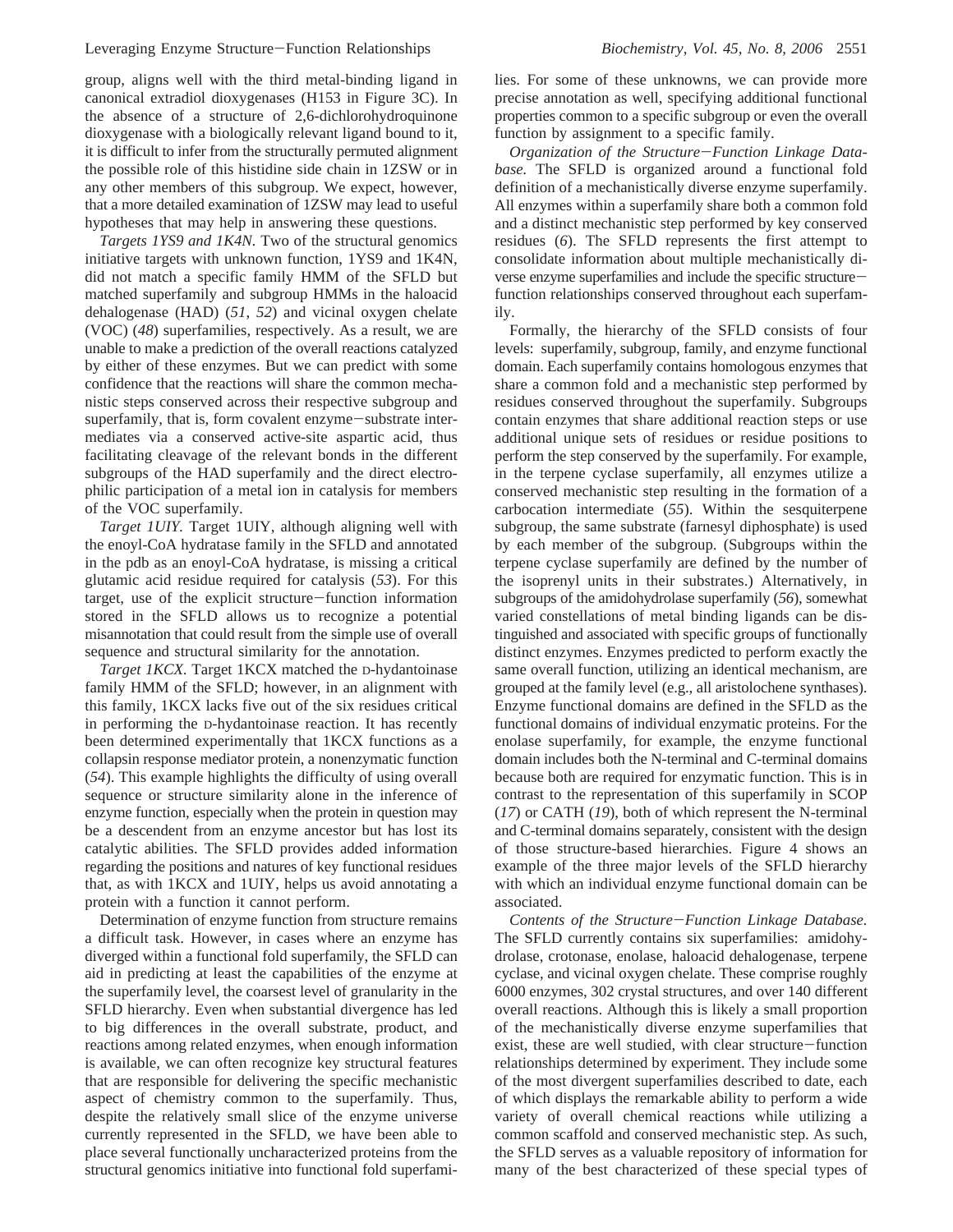

FIGURE 4: Example of the SFLD hierarchy. This example shows the *â*-phosphoglucomutase family, which belongs to the phosphatase-like I subgroup, which in turn belongs to the haloacid dehalogenase superfamily. The middle column shows the conserved reaction across all members of the hierarchical level (row), and the rightmost column shows the active-site residues conserved at each level.

superfamilies. As we have described here, this information can be leveraged to gain valuable biological insights that would be difficult to obtain in the absence of such a resource.

Where available, X-ray crystal structures are stored in the SFLD along with information regarding the specific residues involved in performing enzyme chemistry and their individual roles. For many enzymes that have not been structurally characterized experimentally, links to modeled structures from ModBase (*57*) are provided. The structures can be downloaded directly from the database in pdb format. Via a single hyperlink, they can also be visualized with their conserved active-site residues highlighted using the Chimera program (*58*). Chimera can also be used to simultaneously view these structures and multiple sequence alignments in which functionally important residues are highlighted, allowing a flexible method of visualizing the links between protein structure and function.3

The decisions made by curators of the SFLD regarding such issues as the superfamily assignment of a new enzyme sequence, the partial reaction(s) performed by a given enzyme, or the specific role an individual active-site residue plays in a given reaction are not all made at equal levels of certainty. Some enzymes are well characterized experimentally, whereas others have not been experimentally characterized at all, so that the evidence for a functional assignment rests only on sequence similarity to a characterized enzyme. The SFLD uses a set of evidence codes similar to those used by the Gene Ontology Consortium (*59*) to provide users with information about how annotation decisions were made and the levels of uncertainty involved. In addition, nearly all tables of the SFLD contain metadata fields consisting of free

<sup>3</sup> Chimera must be installed on a user's computer to access these functionalities. It can be obtained for use on many different platforms from http://www.cgl.ucsf.edu/chimera.

text written by database curators, intended to augment the evidence codes. For each superfamily in the SFLD, an experimental collaborator, knowledgeable about specific enzymes in the superfamily, has provided expert aid in curation.

*Searching the Structure*-*Function Linkage Database.* Users can query the database using a variety of methods, all via a web-based interface, at http://sfld.rbvi.ucsf.edu. Users can enter a protein sequence, which is then matched to pregenerated HMMs representing the superfamilies, subgroups, and families in the SFLD. The resulting matches (with their expectation values) are displayed, along with a hyperlink for each match that leads to a dynamically generated alignment of the query sequence to the multiple sequence alignment used to construct the HMM. As described above, this has proved useful in functional characterization of newly discovered proteins. The alignment highlights the conserved superfamily/family residues that participate in enzymatic function, and links are provided to literature references for the experiments by which the structure-function relationship was determined.

Reflecting the organizational concepts describing enzyme superfamilies following the chemistry-constrained evolution model, the SFLD can also be searched by specifying a reaction or partial reaction, or by specifying the structure (or substructure) of a substrate or product. Searches are performed using the flexible SMILES/SMARTS patterns (*60*). This feature is most important for revealing the reaction capabilities of a superfamily, as well as identifying potential protein and ligand structural templates to be used in the engineering of new functions. Reactions in the SFLD can also be searched via keyword, gi number, or Enzyme Commission (E. C.) number, providing one has been assigned.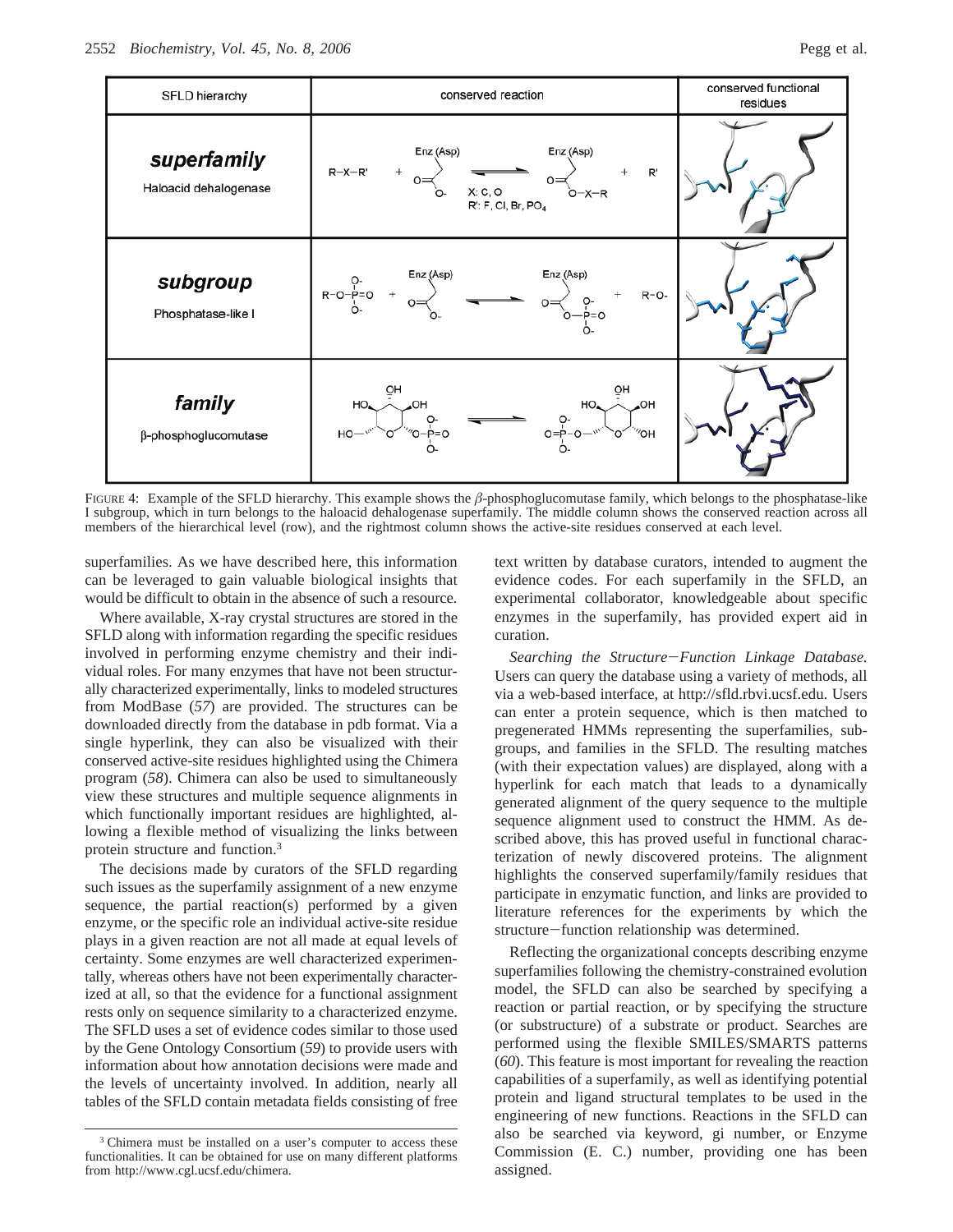Leveraging Enzyme Structure-Function Relationships *Biochemistry, Vol. 45, No. 8, 2006* <sup>2553</sup>

Finally, users can easily navigate through the SFLD's hierarchy representing superfamilies, subgroups, and families as well as browse lists of all enzymes and reactions in the database. The names and descriptions of all enzymes, superfamilies, subgroups, families, and reactions also can be searched using keywords.

# **DISCUSSION**

The cataloging of enzyme reactions is clearly not a novel concept. The most common methodology in current use comes from the Enzyme Nomenclature Commission, which assigns a unique set of numbers to each overall enzymatic reaction based on a curated hierarchy. Although such classifications are useful for analyses at higher levels (e.g., pathway analysis), annotation by E. C. numbers provides at most only rudimentary (and often misleading) information about how enzyme sequence, structure, and function relate. Because the E. C. hierarchy was conceived before sequence and structure information was available on a large scale, it fails to capture structure-function mappings at an appropriate level of granularity. Thus, the E. C. system, because it describes only overall reactions, fails to account for the conserved aspects of chemistry shared among evolutionarily related enzymes. As a result, especially for mechanistically diverse superfamilies, it often classifies proteins within a structurally related superfamily as being functionally dissimilar (*61*).

Databases of related proteins and HMMs are also not a novel idea. Generally, these databases consider only sequence (or structural) similarity information and provide annotation at a coarser level of granularity than that provided by the SFLD. Figure 5 shows the classification of every sequence in the enolase superfamily by both the SFLD and PFAM (*17*). PFAM classifies the vast majority of the sequences into just a few large groups, whereas the SFLD attempts to place those same sequences into many smaller subsets of sequences, providing a more detailed and precise representation of isofunctional groups (families). It annotates those that it cannot place into a family as simply belonging to the subgroup or superfamily. In contrast, PFAM classifications are less hierarchical than SFLD classifications and contain no explicit linkage between protein structure and function.

A full understanding of enzyme structure-function relationships requires a mapping of specific structural features to specific aspects of chemical mechanisms. Grouping enzymes that share conserved structural features that perform a common aspect of a chemical mechanism is a step in this direction. It lets us observe how the overall functions have diverged and which structural elements may be responsible for the less conserved aspects of the reactions, as well as identify those responsible for shared chemical capabilities at the subgroup or superfamily level. The SFLD provides not only structure-function information but is organized around a functional fold superfamily paradigm that uses precisely this grouping. As described here, this organization provides the deductive and predictive capabilities to leverage structure-function information in new ways that can lead to useful biological insights.

The SFLD is still in its infancy and will grow as more superfamilies are curated. Despite representing only a small fraction of the likely number of enzyme superfamilies, the



FIGURE 5: Comparison of sequence classifications between the SFLD and PFAM, using all of the sequences in the SFLD superfamily enolase. Each horizontal position represents a single sequence, with the classification of the sequence represented vertically. For example, the dotted line represents a sequence that is classified in the SFLD as belonging to the enolase superfamily, the muconate cycloisomerase subgroup, and the *o*-succinylbenzoate synthase family and is not classified by PFAM. Blank areas mean that a sequence is not classified at the given level in the SFLD. For example, there are many members of the SFLD subgroup mandelate racemase that have no SFLD family classification. The use of such a hierarchical classification scheme helps avoid overprediction of enzyme function. PFAM classifications were obtained by matching sequences from the enolase superfamily of the SFLD to the PFAM hidden Markov models (HMMs), using the gathering cutoff the PFAM curators have established for each HMM. Note that some sequences in the SFLD's enolase superfamily are divergent enough to have not matched any PFAM HMM at a significant score and are thus labeled UNCLASSIFIED. The function represented by the PFAM family IMPDH (IMP dehydrogenase, E. C. 1.1.1.205) does not share the partial reaction conserved throughout the enolase superfamily (abstraction of a proton alpha to a carboxylate), and is therefore a misannotation.

SFLD has already proven useful in studying enzyme structure-function relationships in the special class of mechanistically diverse superfamilies. Several more superfamilies, most notably the *N*-acetyl neuraminate lyase and guanidine kinase superfamilies, are in the process of being added to the SFLD. Additional large superfamilies, particularly those from the  $(\beta/\alpha)_{8}$  barrel and thioredoxin fold classes, are in the process of curation. Along with these data sets, new methods of browsing and searching the data and new methodologies for representing specific structure-function relationships in a computationally useful form are under development. The SFLD is freely accessible at http:// sfld.rbvi.ucsf.edu.

#### **ACKNOWLEDGMENT**

We thank John Gerlt for expert advice on the enolase and crotonase superfamilies, Richard Armstrong for advice on the VOC superfamily, Frank Raushel for advice on the amidohydrolase superfamily, and Kinkead Reiling for his advice on the terpene cyclase superfamily.

## **REFERENCES**

- 1. Roberts, R. J. (2004) Identifying protein function-a call for community action, *PLoS Biol. 2*, E42.
- 2. Horowitz, N. H. (1945) On the evolution of biochemical syntheses, *Proc. Natl. Acad. Sci. U.S.A. 31*, 153-157.
- 3. Horowitz, N. H. (1965) in *<sup>E</sup>*V*ol*V*ing Genes and Proteins* (Bryson, V., and Vogel, H. J., Eds.) pp 15-, Academic Press, New York.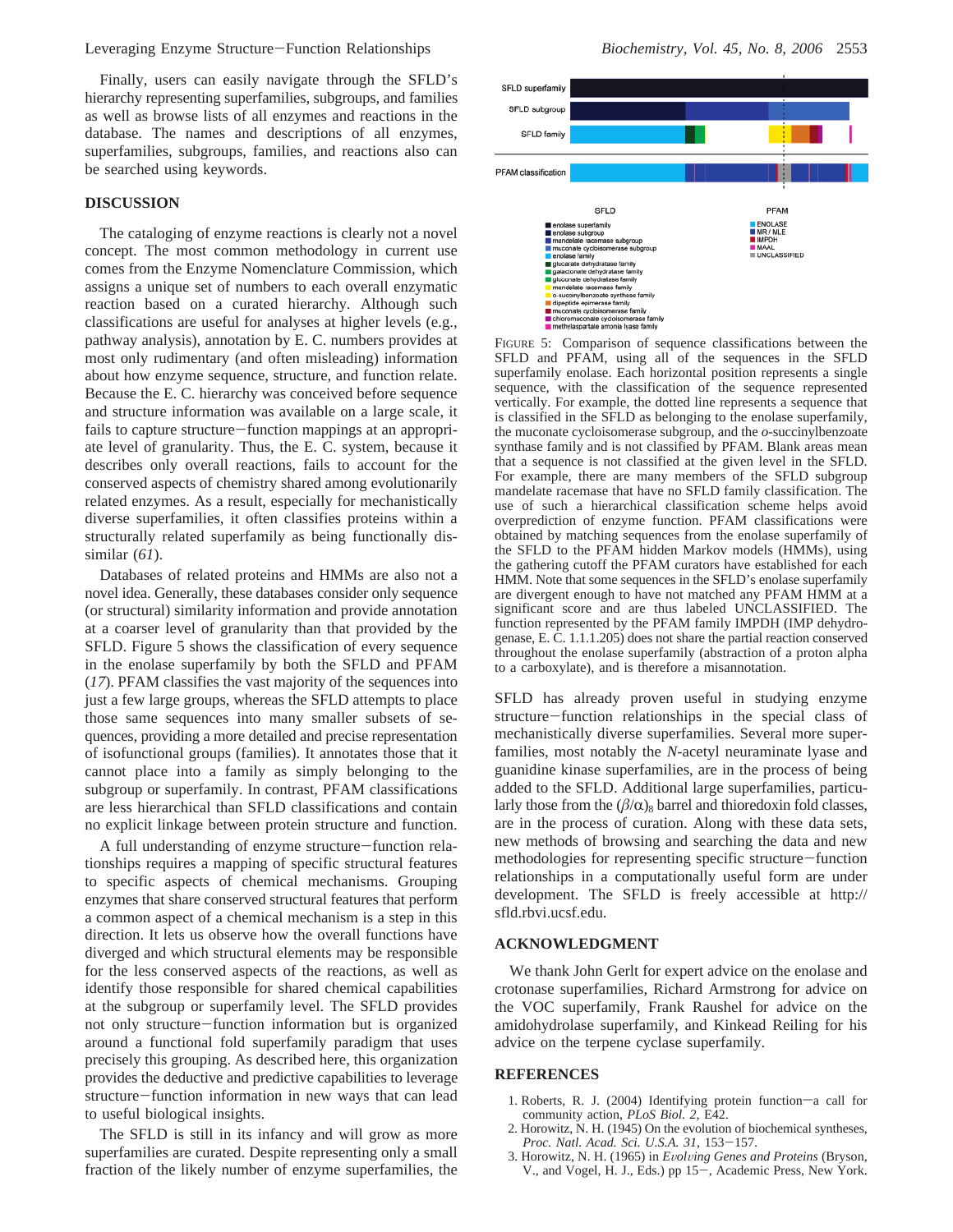- 4. Hyde, C. C., and Miles, E. W. (1990) The tryptophan synthase multienzyme complex: exploring structure-function relationships with X-ray crystallography and mutagenesis, *Biotechnology 8*, 27- 32.
- 5. Jensen, R. A. (1976) Enzyme recruitment in evolution of new function, *Annu. Re*V*. Microbiol. 30*, 409-25.
- 6. Babbitt, P. C., and Gerlt, J. A. (1997) Understanding enzyme superfamilies: Chemistry as the fundamental determinant in the evolution of new catalytic activities, *J. Biol. Chem. 272*, 30591- 30594.
- 7. Gerlt, J. A., and Babbitt, P. C. (2001) Divergent evolution of enzymatic function: Mechanistically diverse superfamilies and functionally distinct suprafamilies, *Annu. Re*V*. Biochem*. *<sup>70</sup>*, 209- 246.
- 8. Gerlt, J. A., and Raushel, F. M. (2003) Evolution of function in  $(\beta/\alpha)_8$ -barrel enzymes, *Curr. Opin. Chem. Biol.* 7, 254–264.
- 9. Todd, A. E., Orengo, C. A., and Thornton, J. M. (2001) Evolution of function in protein superfamilies, from a structural perspective, *J. Mol. Biol. 307*, 1113-43.
- 10. Rison, S. C., Teichmann, S. A., and Thornton, J. M. (2002) Homology, pathway distance and chromosomal localization of the small molecule metabolism enzymes in *Escherichia coli*, *J. Mol. Biol. 318*, 911-32.
- 11. Alves, R., Chaleil, R. A., and Sternberg, M. J. (2002) Evolution of enzymes in metabolism: a network perspective, *J. Mol. Biol. <sup>320</sup>*, 751-70.
- 12. Teichmann, S. A., Rison, S. C., Thornton, J. M., Riley, M., Gough, J., and Chothia, C. (2001) The evolution and structural anatomy of the small molecule metabolic pathways in *Escherichia coli*. *J. Mol. Biol. 311*, 693-708. 13. Babbitt, P. C., Hasson, M. S., Wedekind, J. E., Palmer, D. R.,
- Barrett, W. C., Reed, G. H., Rayment, I., Ringe, D., Kenyon, G. L., and Gerlt, J. A. (1996) The enolase superfamily: a general strategy for enzyme-catalyzed abstraction of the alpha-protons of carboxylic acids, *Biochemistry 35*, 16489-501.
- 14. Gerlt, J. A., Babbitt, P. C., and Rayment, I. (2005) Divergent evolution in the enolase superfamily: the interplay of mechanism and specificity, *Arch. Biochem. Biophys. 433*, 59-70.
- 15. Saghatelian, A., and Cravatt, B. (2005) Assignment of protein function in the postgenomic era, *Nat. Chem. Biol. 1*, 130-142.
- 16. Gough, J., Karplus, K., Hughey, R., and Chothia, C. (2001) Assignment of homology to genome sequences using a library of hidden Markov models that represent all proteins of known structure, *J. Mol. Biol. 313*, 903-919.
- 17. Bateman, A., Coin, L., Durbin, R., Finn, R. D., Hollich, V., Griffiths-Jones, S., Khanna, A., Marshall, M., Moxon, S., Sonnhammer, E. L., Studholme, D. J., Yeats, C., and Eddy, S. R. (2004) The Pfam protein families database, *Nucleic Acids Res.*
- *<sup>32</sup>*, D138-141. 18. Eddy, S. R. (1998) Profile hidden Markov models, *Bioinformatics <sup>14</sup>*, 755-763.
- 19. Murzin, A. G., Brenner, S. E., Hubbard, T., and Chothia, C. (1995) SCOP: a structural classification of proteins database for the investigation of sequences and structures, *J. Mol. Biol. 247*, 536- 40.
- 20. Andreeva, A., Howorth, D., Brenner, S. E., Hubbard, T. J., Chothia, C., and Murzin, A. G. (2004) SCOP database in 2004: refinements integrate structure and sequence family data, *Nucleic Acids Res. <sup>32</sup>*, D226-229.
- 21. Pearl, F., Todd, A., Sillitoe, I., Dibley, M., Redfern, O., Lewis, T., Bennett, C., Marsden, R., Grant, A., Lee, D., Akpor, A., Maibaum, M., Harrison, A., Dallman, T., Reeves, G., Diboun, I., Addou, S., Lise, S., Johnston, C., Sillero, A., Thornton, J., and Orengo, C. (2005) The CATH Domain Structure Database and related resources Gene3D and DHS provide comprehensive domain family information for genome analysis, *Nucleic Acids*
- *Res. 33*, D247-251. 22. Kanehisa, M., Goto, S., Kawashima, S., Okuno, Y., and Hattori, M. (2004) The KEGG resource for deciphering the genome, *Nucleic Acids Res. 32*, D277-280.
- 23. Karp, P. D., Riley, M., Saier, M., Paulsen, I. T., Paley, S. M., and Pellegrini-Toole, A. (2000) The EcoCyc and MetaCyc databases, *Nucleic Acids Res. 28*, 56-69. 24. Krieger, C. J., Zhang, P., Mueller, L. A., Wang, A., Paley, S.,
- Arnaud, M., Pick, J., Rhee, S. Y., and Karp, P. D. (2004) MetaCyc: a multiorganism database of metabolic pathways and enzymes, *Nucleic Acids Res*. *<sup>32</sup>*, D438-442.
- 25. Schomburg, I., Chang, A., Ebeling, C., Gremse, M., Heldt, C., Huhn, G., and Schomburg, D. (2004) BRENDA, the enzyme

database: updates and major new developments, *Nucleic Acids Res. 32*, D431-433.

- 26. Webb, E. C. (1993) Enzyme nomenclature: a personal retrospective, *FASEB J. 7*, 1192-1194.
- 27. Dodson, G., and Wlodawer, A. (1998) Catalytic triads and their relatives, *Trends Biochem. Sci. 23*, 347-352.
- 28. Porter, C. T., Bartlett, G. J., and Thornton, J. M. (2004) The Catalytic Site Atlas: a resource of catalytic sites and residues identified in enzymes using structural data, *Nucleic Acids Res. <sup>32</sup>*, D129-133.
- 29. George, R. A., Spriggs, R. V., Bartlett, G. J., Gutteridge, A., Macarthur, M. W., Porter, C. T., Al-Lazikani, B., Thornton, J. M., and Swindells, M. B. (2005) Effective function annotation through catalytic residue conservation, *Proc. Natl. Acad. Sci. U.S.A*.
- 30. Nagano, N. (2005) EzCatDB: the Enzyme Catalytic-mechanism Database, *Nucleic Acids Res*. *<sup>33</sup>*, D407-412.
- 31. Holliday, G. L., Bartlett, G. J., Almonacid, D. E., O'Boyle N. M., Murray-Rust, P., Thornton, J. M., and Mitchell, J. B. (2005) MACiE: a database of enzyme reaction mechanisms, *Bioinformatics*.
- 32. Pegg, S. C., Brown, S., Ojha, S., Huang, C. C., Ferrin, T. E., and Babbitt, P. C. (2005) Representing structure—function relationships in mechanistically diverse enzyme superfamilies, *Pac. Symp. Biocomput. 2005*, 358-369.
- 33. Schmidt, D. M., Mundorff, E. C., Dojka, M., Bermudez, E., Ness, J. E., Govindarajan, S., Babbitt, P. C., Minshull, J., and Gerlt, J. A. (2003) Evolutionary potential of (beta/alpha)8-barrels: functional promiscuity produced by single substitutions in the enolase superfamily, *Biochemistry 42*, 8387-8393.
- 34. Brown, S., Gerlt, J. A., Seffernick, J., and Babbitt, P. C., in press. The gold standard set of mechanistically diverse enzyme superfamilies, *GenomeBiology*.
- 35. Devos, D., and Valencia, A. (2001) Intrinsic errors in genome annotation, *Trends Genet*. *<sup>17</sup>*, 429-431.
- 36. Brenner, S. E. (1999) Errors in genome annotation, *Trends Genet. <sup>15</sup>*, 132-133.
- 37. Chance, M. R., Bresnick, A. R., Burley, S. K., Jiang, J. S., Lima, C. D., Sali, A., Almo, S. C., Bonanno, J. B., Buglino, J. A., Boulton, S., Chen, H., Eswar, N., He, G., Huang, R., Ilyin, V., McMahan, L., Pieper, U., Ray, S., Vidal, M., and Wang, L. K. (2002) Structural genomics: a pipeline for providing structures for the biologist, *Protein Sci. 11*, 723-738
- 38. Berman, H. M., Westbrook, J., Feng, Z., Gilliland, G., Bhat, T. N., Weissig, H., Shindyalov, I. N., and Bourne, P. E. (2000) The protein data bank, *Nucleic Acids Res*. *<sup>28</sup>*, 235-242.
- 39. Ijlst, L., Loupatty, F. J., Ruiter, J. P., Duran, M., Lehnert, W., and Wanders, R. J. (2002) 3-Methylglutaconic aciduria type I is caused by mutations in AUH, *Am. J. Hum. Genet. 71*, 1463- 1466.
- 40. Nakagawa, J., Waldner, H., Meyer-Monard, S., Hofsteenge, J., Jeno, P., and Moroni, C. (1995) AUH, a gene encoding an AUspecific RNA binding protein with intrinsic enoyl-CoA hydratase activity, *Proc. Natl. Acad. Sci. U.S.A.* 92, 2051–2055.
- activity, *Proc. Natl. Acad. Sci. U.S.A. 92*, 2051-2055. 41. Kurimoto, K., Fukai, S., Nureki, O., Muto, Y., and Yokoyama, S. (2001) Crystal structure of human AUH protein, a single-stranded RNA binding homolog of enoyl-CoA hydratase, *Structure (Cambridge, MA, U.S.) 9*, 1253-1263.
- 42. Meganathan, R. (2001) Biosynthesis of menaquinone (vitamin K2) and ubiquinone (coenzyme Q): a perspective on enzymatic mechanisms, *Vitam. Horm. 61*, 173-218.
- 43. Altschul, S. F., Madden, T. L., Schaffer, A. A., Zhang, J., Zhang, Z., Miller, W., and Lipman, D. J. (1997) Gapped BLAST and PSI-BLAST: a new generation of protein database search programs, *Nucleic Acids Res. 25*, 3389-3402.
- 44. Benson, D. A., Karsch-Mizrachi, I., Lipman, D. J., Ostell, J., and Wheeler, D. L. (2004) GenBank: update, *Nucleic Acids Res. 32*, D23-26.
- 45. Xu, L., Resing, K., Lawson, S. L., Babbitt, P. C., and Copley, S. D. (1999) Evidence that pcpA encodes 2,6-dichlorohydroquinone dioxygenase, the ring cleavage enzyme required for pentachlorophenol degradation in *Sphingomonas chlorophenolica* strain ATCC 39723, *Biochemistry 38*, 7659-7669.
- 46. Dietmann, S., Park, J., Notredame, C., Heger, A., Lappe, M., and Holm, L. (2001) A fully automatic evolutionary classification of protein folds: Dali domain dictionary version 3, *Nucleic Acids Res. 29*, 55-57.
- 47. Kita, A., Kita, S., Fujisawa, I., Inaka, K., Ishida, T., Horiike, K., Nozaki, M., and Miki, K. (1999) An archetypical extradiol-